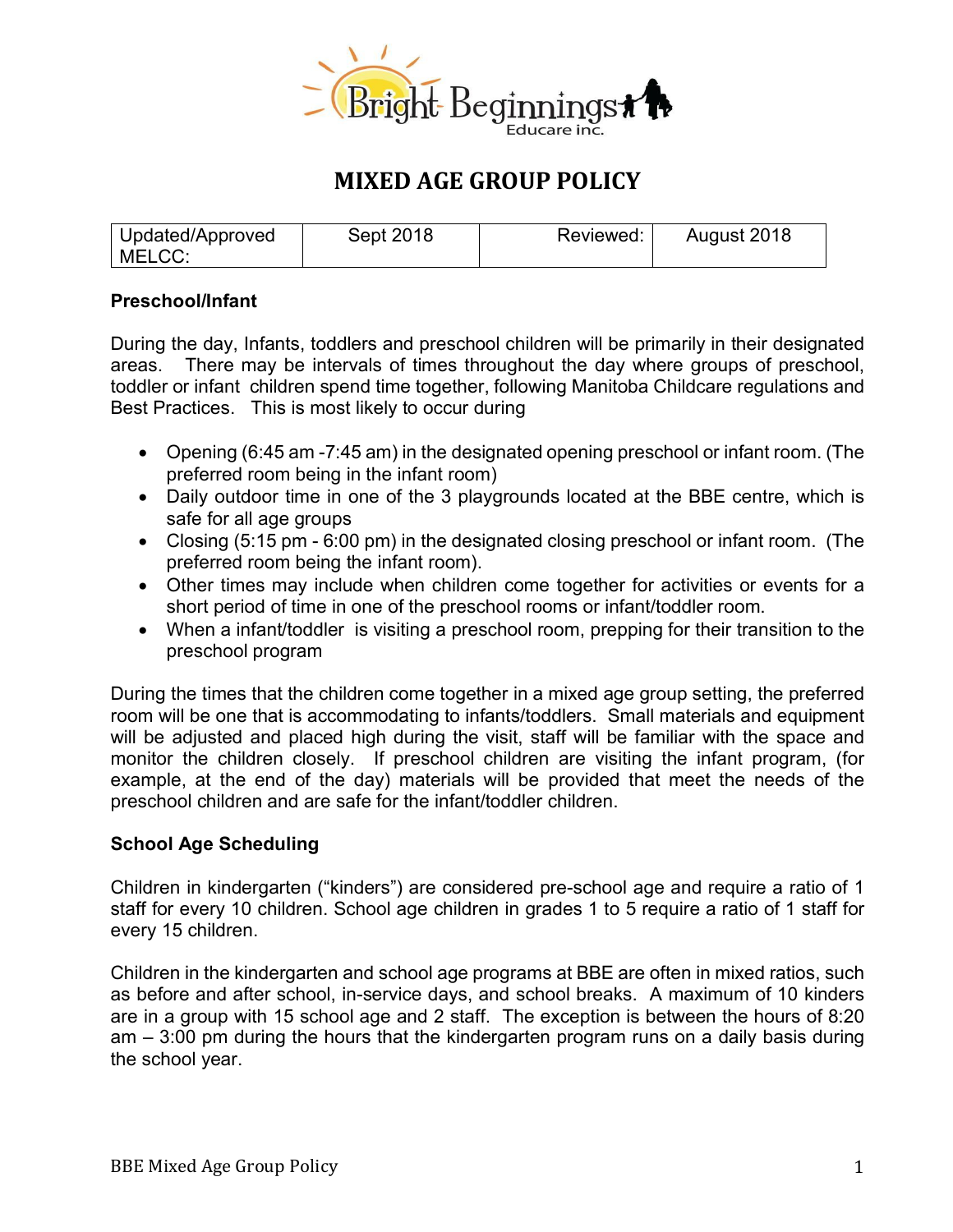BBE utilizes 4 rooms at Phoenix School that are used for after school programming. The children are divided amongst these 4 rooms and spend approximately 1 hour in these groups before joining together either for outside time, in the gym for physical activities or between room 5 and the main room.

## **Developmental Benefits**

These groups as noted above will have the opportunity to play and inter-act with one another at different times during the day. It is our belief that rich exchanges take place when children are permitted to play, socialize and interact with one another, fostering physical, social, emotional and cognitive development.

This time provides an opportunity for siblings to play with each other as well as develop; friendships, empathy, enhanced learning, nurturing and understanding of differences among the children. All of these occasions will lend to enhanced development for all children as modelling and observation occur.

The children will follow a similar schedule and routine, with differences allowed for each mixed age group noted above for varying needs such as naps, nutrition, and attention level. Children will be offered/provided with safe activities, materials and toys that are suited for their individual needs.

The Early Learning Curriculum, as set forth in the Parent Policy, will be used as a guideline for play, inclusion and development for all children. Children will be provided time to play in individual or small group activities. All children are encouraged to play interactively with direct supervision.

#### **Ratio**

Ratios will be met as per regulation 8(2)(b) , where children are cared for in mixed age groups, the ratio will be calculated on a pro-rated basis, based on the following;

| Age of Children               | <b>Staff</b> | # of Children | Maximum Grp |
|-------------------------------|--------------|---------------|-------------|
|                               |              |               | <b>Size</b> |
| $3$ months $-24$<br>months    |              | 4             | 8           |
| $2 - 3$ years                 |              | 6             | 12          |
| $2 - 6$                       |              | 8             | 16          |
| $4-5$ years<br>(kindergarten) |              | 10            | 20          |
| $6 - 12$ years                |              | 15            | 30          |